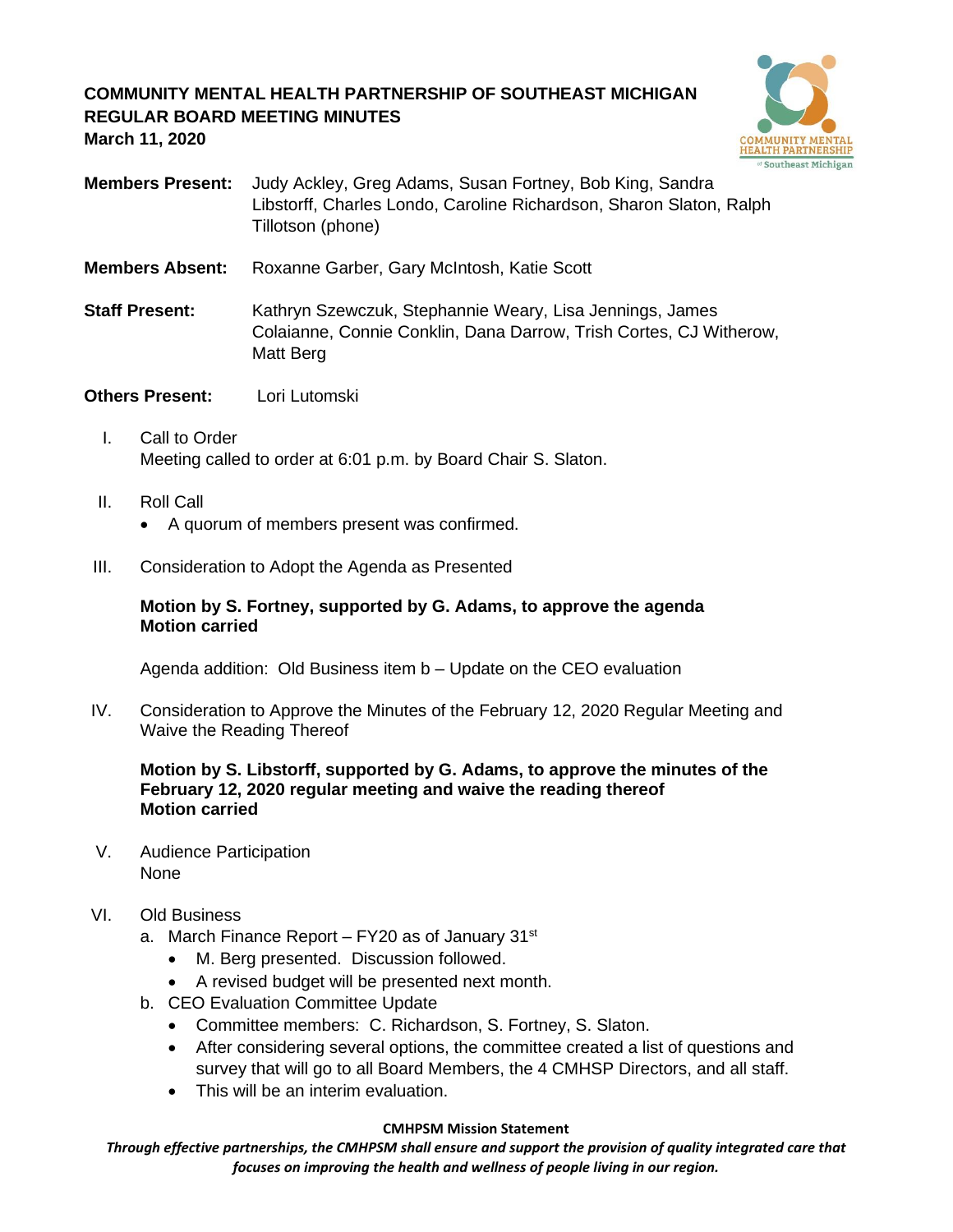- The committee will receive the responses directly, summarize the responses, and bring the summary to the Regional Board for review.
- S. Weary will send the email addresses of all the respondents listed above to Committee Chair C. Richardson.
- VII. New Business
	- a. Board Action Request

Consideration to approve the CEO to execute the presented contracts/amendments

## **Motion by B. King, supported by C. Richardson, to approve the CEO to execute the presented contracts/amendments Motion carried**

b. Board Action Request Consideration to approve the revised CMHPSM CEO Authority – Employee Position

Control and Compensation Policy

**Motion by B. King, supported by C. Londo, to approve the revised CMHPSM CEO Authority – Employee Position Control and Compensation Policy with the added language that the employee handbook will be presented to the Regional Board annually for review and approval Motion carried**

- c. Preparation for April Review
	- i. CMHPSM Board Bylaws
		- The bylaws should be reviewed every April, per the governance manual.
	- ii. CMHPSM Board Governance Manual
		- The Board Governance Manual should be reviewed every April, per the governance manual.
		- The region's strategic plan will come to the Regional Board in June for discussion.
- VIII. Reports to the CMHPSM Board
	- a. Report from the SUD Oversight Policy Board
		- J. Colaianne provided an overview of the recent OPB meeting.
		- The Regional Board requested that J. Colaianne and R. Tillotson continue to provide updates from OPB until a new OPB representative is added to the Regional Board.
	- b. CEO Report to the Board
		- J. Colaianne provided an update on activities at the PIHP, regional, and state levels.
		- The Regional Board requested that the PIHP's leadership team attend board meetings when their schedules allow, to provide updates on programs and any other information they think board needs to know.
- IX. Adjournment
	- The Regional Board and staff discussed the Coronavirus preparations that the PIHP and the CMHSPs have in place.

#### **CMHPSM Mission Statement**

*Through effective partnerships, the CMHPSM shall ensure and support the provision of quality integrated care that focuses on improving the health and wellness of people living in our region.*